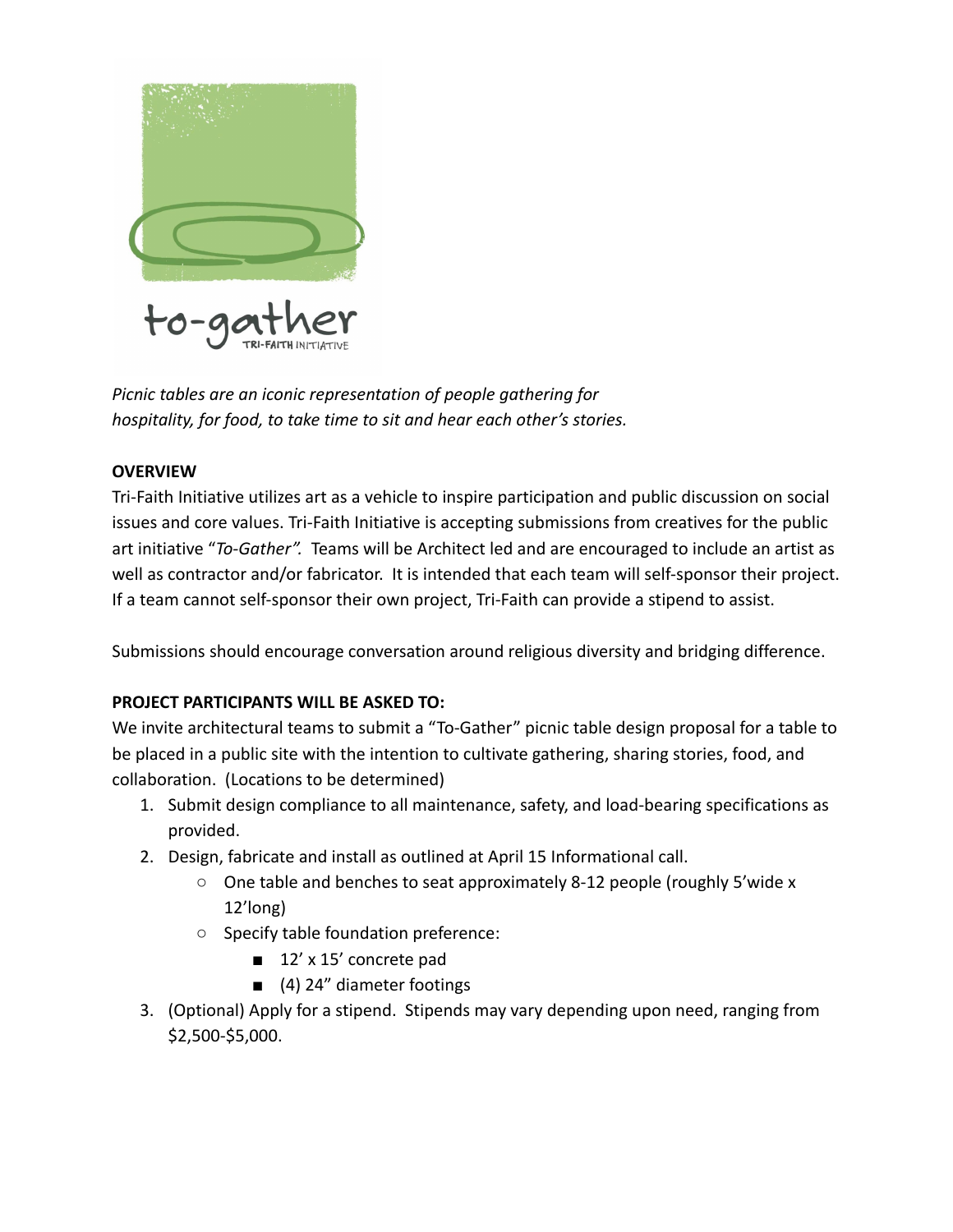#### **WHY PICNIC TABLES**

The basic features of an iconic American picnic table are similar yet distinguishable by the details. In the differences, we notice the table's essence-- the aspects that make it both unique and familiar. Religious pluralism honors space for both the unique and the familiar. The picnic table compels us to face one another squarely across a shared surface. The form  $-$  a structurally sturdy frame that unites bench seats and table — has remained largely unchanged since the 1930s. Picnic tables are a place we come together to share food, stories, and a sense of community. Like the Tri-Faith Commons, the picnic table is a symbol of a place where we can build relationships and trust across lines of difference.

#### **PROJECT TIMELINE**

- ❏ MAY 21: Architecture firms notified of site assignment.
- ❏ JUNE 11: Deadline for submitting construction and design drawings for sculptural picnic tables, plus specifications for any footings/foundations to review committee. Submit signed agreement confirming design with Tri-Faith and nonprofit partner.
- ❏ JUNE 25: Progress report due to review committee, outlining construction team, proposed timeline and schedule for construction and installation between June 25 - July 30. Teams will receive up to \$5,000 to subsidize the construction and design costs of their sculptural picnic tables, including footing and foundations.
- ❏ JULY 19-30: Teams install tables at assigned sites, including any footings/foundations.
- ❏ JULY 19-AUGUST 1: To-Gather PR Campaign.
- ❏ AUGUST 1: Public dedication part of Tri-Faith Picnic on the Commons.